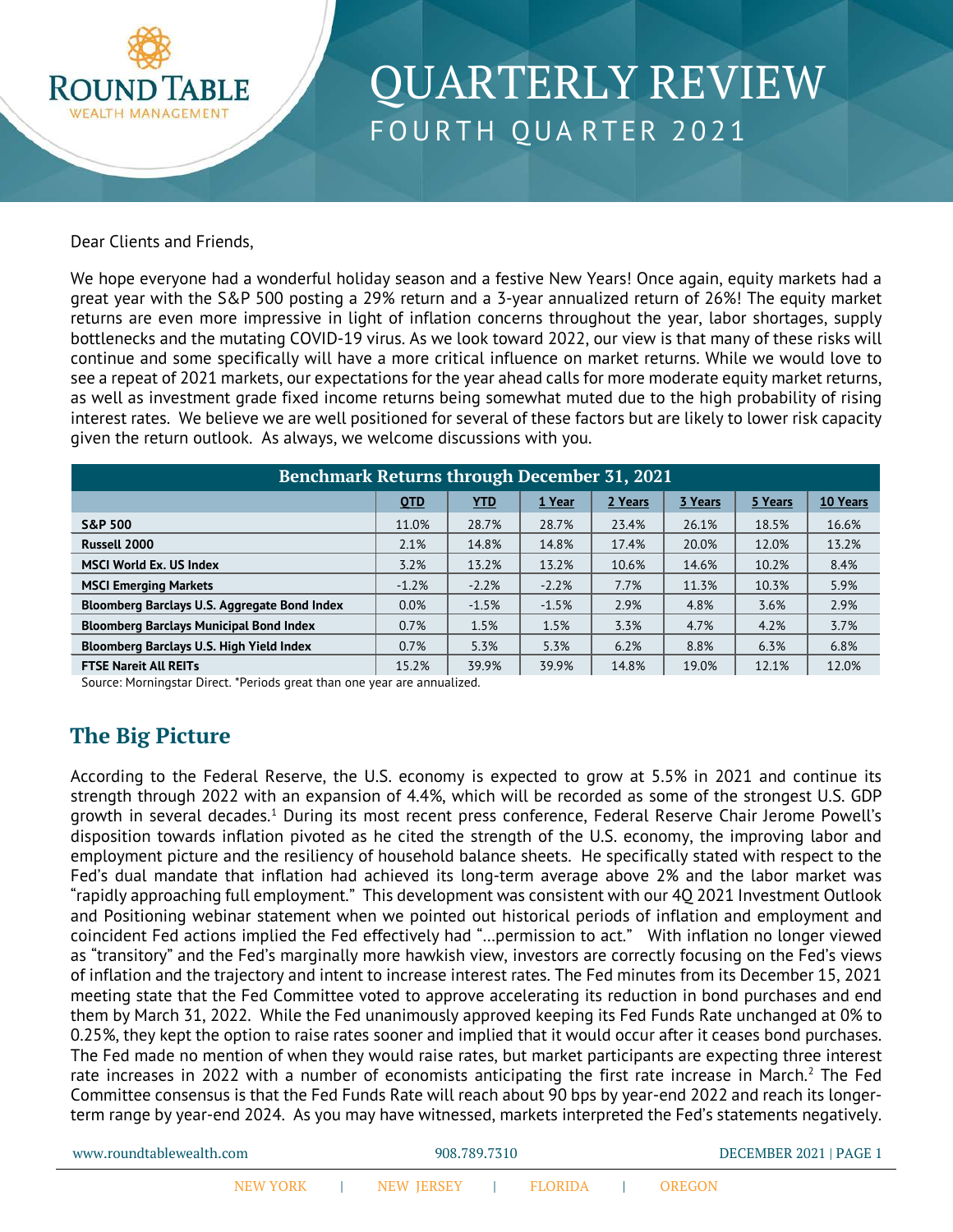

Growth-style investments with high equity valuations and more distanced future cash flows sold-off materially. It is this type of macro-induced volatility that we believe will be more pronounced in the year ahead as changes to the Fed's inflation outlook and management of interest rates comes into greater focus.

Inflation does not happen without strong consumer demand. The U.S. consumer, the backbone of the U.S. economy, continues to spend as evidenced by the latest official reports showing retail spending increased 18.2% year-over-year (YoY) through November 2021.<sup>[3](#page-4-2)</sup> The December 2021 Retail Sales growth figure was negative, reducing the YoY figure to 16.9%, but was likely influenced by the rapid spread of the Omicron virus and inventory shortfalls.<sup>[4](#page-4-3)</sup> A key concern with respect to consumer spending is the termination of many direct government cash transfers and other policies that sustained and increased consumer cash balances and therefore spending power during the pandemic. Policies such as mortgage forbearance, rent deferment, student loan payment deferrals, and enhanced unemployment benefits have ended or will soon. These policies allowed households to save about \$1.6 trillion and had an immediate impact of putting cash back into the economy directly as cash recipients or policy beneficiaries used the cash/savings to meet expenditures. Whether or not such spending continues at the same pace is a dynamic we are monitoring. An important dynamic offsetting this concern is rising wages. According to the Bureau of Labor Statistics, hourly wages for employees rose at 4.8% YoY, which is higher than any period pre-pandemic going back to 2007.<sup>[5](#page-4-4)</sup> Further to the point, a survey by the National Federation of Independent Businesses shows that 48% of small businesses are raising compensation and 32% plan on boosting compensation in the next three months; both are at record levels by significant amounts. It could be that rising wages and improving workforce participation will provide the needed support for continuing consumer spending while Federal policy trails off. If this is the case, and we suspect it is, then we would expect goods and services demand to remain strong, inflation to remain elevated and the Fed to act accordingly. In such a scenario, corporate earnings could materialize in line with analysts' projections, and provided valuations are not materially impacted by rising rates and inflation, we would expect equity market returns to be positive.

| <b>Summary of Allocation Recommendations</b> |                                 |                                                                                                                                                               |  |  |  |  |
|----------------------------------------------|---------------------------------|---------------------------------------------------------------------------------------------------------------------------------------------------------------|--|--|--|--|
| <b>Asset Class</b>                           | <b>Recommendation</b>           | <b>Comment</b>                                                                                                                                                |  |  |  |  |
| U.S. Large Cap                               | Slight Overweight               | Overweight value-style and cyclicals over growth-style due to<br>absolute valuation and risk of higher, prolonged inflation.                                  |  |  |  |  |
| U.S. Small & MidCap                          | Slight Overweight               | Valuation normalization and continued earnings growth potential bode<br>well for future returns.                                                              |  |  |  |  |
| Non-U.S. Developed                           | Neutral                         | A continuation of the economic recovery, combined with attractive<br>valuations provide opportunities across developed markets.                               |  |  |  |  |
| <b>Emerging Markets</b>                      | Neutral                         | Near-term headwinds remain in China, but may give way to attractive<br>entry points as the year progresses.                                                   |  |  |  |  |
| <b>Fixed Income</b>                          | Underweight                     | Low yields and spreads result in limited opportunities. Focus on short<br>duration for price stability and floating rate loans for added yield.               |  |  |  |  |
| <b>Tactical</b>                              | Overweight                      | Thematic active management, recent progress on U.S. and global public<br>works and stimulus spending favor infrastructure, transportation and real<br>assets. |  |  |  |  |
| <b>Alternative</b>                           | Hedge Funds<br>& Private Equity | For appropriate allocations; liquid hedge strategies in ETF format; private<br>credit funds and private equity.                                               |  |  |  |  |
| www.roundtablewealth.com                     |                                 | DECEMBER 2021   PAGE 2<br>908.789.7310                                                                                                                        |  |  |  |  |

| NEW JERSEY | FLORIDA | OREGON

NEW YORK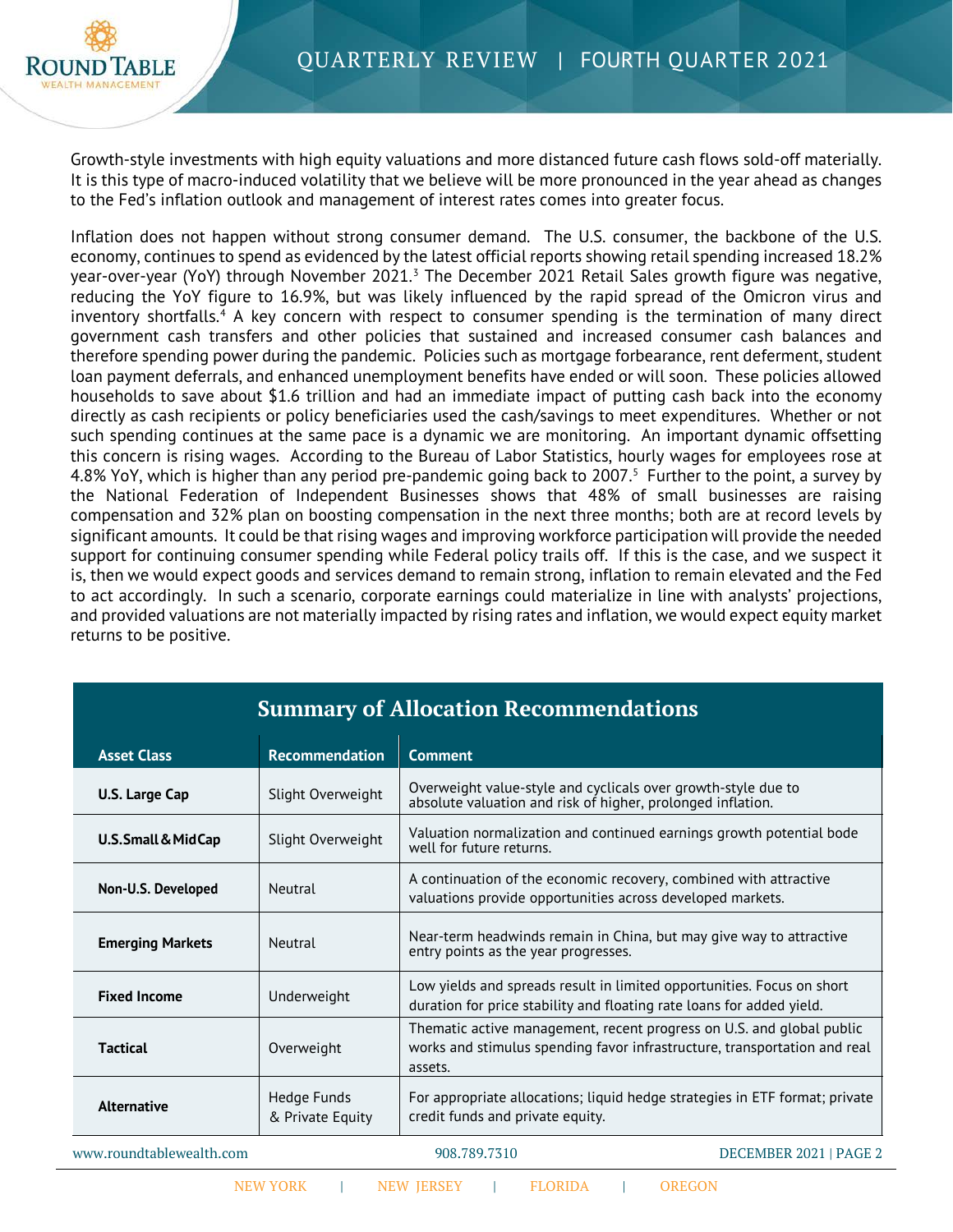

# **The Outlook**

We continue to hold a slight overweight to U.S. Large Cap equities. We believe large cap equity market returns will be more in line with historical averages in 2022 and yet may continue to outpace non-U.S. developed market peers. Equity market valuations, in general and by style specifically, lead us to recommend an overweight to value-style investments relative to growth-style investments. While growth companies are likely to maintain healthy earnings momentum in the coming year, rising interest rates and inflation may act to depress premium valuations and therefore restrain positive share price performance relative to value-style investments. (This was clearly demonstrated in early-January 2022). Based on Bloomberg data, the Russell 1000 Growth Index (RLG) is anticipated to increase earnings by about 13.2% in 2022, while the Russell 1000 Value Index (RLV) is expected to increase earnings by 9.3%. With that said, the RLG is trading at a trailing 12-month price-to-earnings ratio (P/E) of 38.3x relative to a comparable 20.1x for the RLV. If the respective P/Es of RLG and RLV migrate towards their 10-year averages of 24.8x and 17.4x, we would expect growth-style investment performances to trail those of value-style investments.

We continue to hold an overweight to small and mid cap equities. While the asset class failed to keep up with the S&P 500 in 2021, it managed to generate returns of 14.8% and 22.6%, respectively, as measured by the Russell 2000 Index and Russell MidCap Index. Importantly, the underperformance relative to large cap was driven by multiple compression and not disappointing fundamentals. In fact, small caps far exceeded the annual revenue expectations that were set out at the beginning of 2021 of around 7% and are now expected to see annual revenue growth of about 17% in 2021.<sup>[6](#page-4-5)</sup> According to Bloomberg Intelligence, revenue growth is anticipated to remain above average in 2022 with forecasted annual growth of 7.6%, an estimate that incorporates rising yields and 4.5% real GDP growth. This is a material premium to the 1.9% average annual revenue growth since 2001 and we anticipate it will be a key driver of returns for the year ahead as we are not anticipating multiples to contract further from here. Instead, we would anticipate valuations to be stable as multiple expansion will be difficult in an environment with less accommodative monetary policy. However, with the asset class trading at a 26% discount to large caps and a 16% discount to its 5-year historical average as measured by S&P indices, we believe this can help establish a valuation floor within the asset class, clearing the way for fundamentals to drive prices.

With the beginning of a new year, we maintain a neutral allocation to non-U.S. developed market equities. Developed markets delivered strong absolute returns in 2021, gaining 13.2%, but materially trailed another stellar year for the S&P 500. Currency was one of the contributors to the underperformance of developed market equities, detracting roughly 6% from U.S. Dollar-denominated returns. While performance trailed the U.S. over the course of 2021, earnings growth overseas rebounded strongly and is expected to keep pace in 2022. As a result of strong earnings yet subdued price appreciation, valuation multiples compressed and led to a significant discount of developed market valuations compared to domestic markets. For example, at yearend, the forwardlooking P/E ratio of the MSCI World ex USA Index was trading at a 30% discount compared to the S&P 500, more than two standard deviations below the historical average discount of 12%. Additionally, with expectations that supply chain bottlenecks should ease as the year progresses as well as moderating news around the Omicron variant, the global economy should carry on its recovery and provide a cyclical tailwind to non-U.S. markets. While we believe there are improving opportunities in developed markets, a variety of risks remain ranging from continued inflation, additional COVID variants, missteps in central bank policy, or geopolitical risks (e.g. Russia/Ukraine or China/Taiwan).

Within emerging markets, we are improving our recommendation to a neutral allocation. Returns in emerging markets were negative in 2021, a stark contrast to the rest of the world. The negative performance was primarily due to the volatility within China. Regulatory crackdowns, restrictive COVID policies, and surging energy costs created a perfect storm that resulted in Chinese equities declining 22% in 2021. These risks remain as we head into 2022, but it appears that regulatory action may have peaked in the second half of last year and the Chinese

| www.roundtablewealth.com |                 |  |            | 908.789.7310 |                |  | DECEMBER 2021   PAGE 3 |  |
|--------------------------|-----------------|--|------------|--------------|----------------|--|------------------------|--|
|                          | <b>NEW YORK</b> |  | NEW JERSEY |              | <b>FLORIDA</b> |  |                        |  |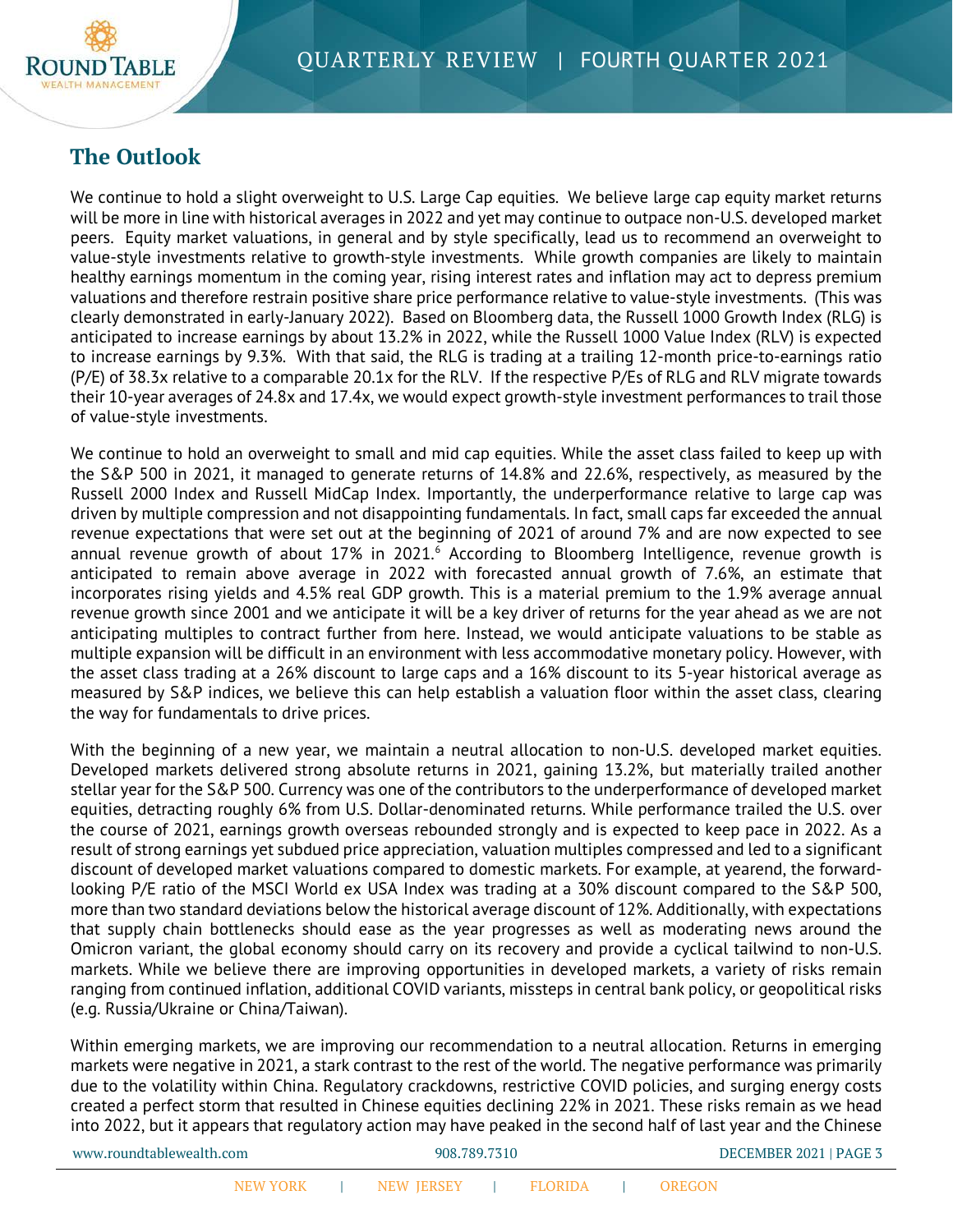

central bank, the People's Bank of China, is likely to introduce stimulus measures to support the economy and capital markets. Emerging markets present intriguing long-term investment opportunities with relative valuations to developed markets at historical lows and earnings growth on par with U.S. equities.

We recommend an underweight to fixed income as we enter 2022, although we recognize this outlook can reverse quickly should rates continue their trend higher from the post-Omicron lows. By early-January, the 10- Year Treasury bond had breached 1.75%, taking out 2021 highs and back to levels last seen pre-pandemic. As we see elevated volatility in all bond maturities, we continue to concentrate capital in short-term bond and floating rate loan strategies. Short-term bond strategies provided capital preservation in the face of higher rates in 2021 but did not generate much in terms of yield as rates were depressed for much of the year. However, with the market pricing in the anticipated hawkish actions of the Fed mentioned above, short-term rates have risen in recent months, allowing for investors in short-term strategies to earn a reasonable yield while continuing to sidestep much of the rate volatility we have seen over the last few months. Our allocation to floating rate strategies provided a much-needed boost to fixed income yields in 2021 and we continue to expect that they will provide an attractive income stream for portfolios in 2022 as the expectation is that yields will increase as short-term rates increase. We see this two-pronged approach to fixed income investing as an appropriate strategy in a year where rate volatility is expected to remain elevated.

We are maintaining client portfolio exposure to real assets/commodities via liquid exchange traded funds and mutual funds. Our exposure takes into consideration the commodities value chain from raw commodities to transportation to infrastructure companies. We believe the allocation takes into consideration the potential for rising inflation as well as "following the money" with respect to governmental largesse.

### **Tax and Financial Planning News**

New Jersey residents have an extra reason to look forward to 2022 after the passage of the New Jersey College Affordability Act last year. The bill helps alleviate the cost of higher education in New Jersey in four key ways. First, qualifying taxpayers who earn \$200,000 or less are now eligible to make a tax-deductible contribution of up to \$10,000 to the state's 529 plan through a NJBEST account. Second, a deduction of up to \$10,000 was also created for currently enrolled college students in NJ public universities making tuition payments directly to the institution. Third, taxpayers with incomes less than \$75,000 are eligible for an additional benefit via a one-time grant of a dollar-for-dollar match on an initial deposit up to \$750 in an NJBEST account. And finally, for those who have already graduated, up to \$2,500 of principal and interest payments made on student loans is deductible annually.

New Jersey previously did not offer an income tax deduction for 529 plan contributions, so taxpayers were not incentivized to use the state's 529 plan. New Jersey joins neighboring states in the tri-state area, New York and Connecticut, in offering up to a \$10,000 state income tax deduction annually.

Additionally, at the federal level, the gift tax annual exclusion amount will increase to \$16,000 in 2022, up from \$15,000 in 2021.

# **Firm News**

Please welcome Regina Carmon and Jessica Chowdhury to Round Table! Regina joins us as Director of Marketing and Jessica will help advise on client matters as our newest Client Service Associate team member.

| www.roundtablewealth.com |          |  |                   | 908.789.7310 |                |  |        | DECEMBER 2021   PAGE 4 |
|--------------------------|----------|--|-------------------|--------------|----------------|--|--------|------------------------|
|                          | NEW YORK |  | <b>NEW JERSEY</b> |              | <b>FLORIDA</b> |  | OREGON |                        |